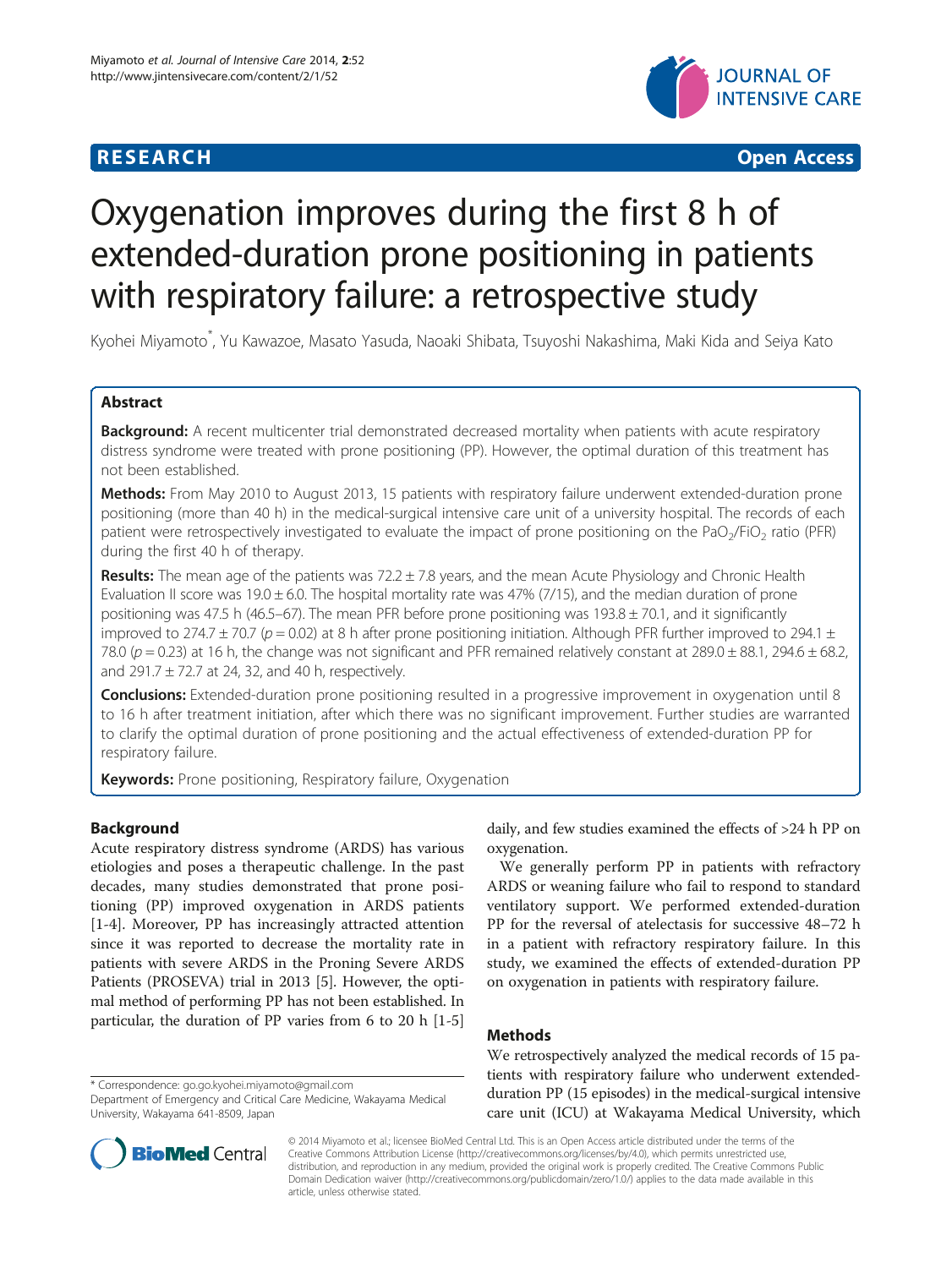has ten beds and a closed-ICU system, from May 2010 to August 2013. Extended-duration PP was defined as PP lasting for ≥40 h. Patients who underwent PP for <40 h were excluded.

ARDS was diagnosed and classified according to the Berlin definition [\[6\]](#page-4-0). Briefly, mild ARDS was defined by a PaO<sub>2</sub>/FiO<sub>2</sub> ratio (PFR) of >200, moderate ARDS by a PFR of 100–200, and severe ARDS by a PFR of <100.

The data evaluated included the findings of blood gas analysis, ventilator settings, and circulatory index before PP; at 8, 16, 24, 32, and 40 h after PP initiation; and at 8, 16, 24, 32, and 40 h after PP completion. We used the blood gas data obtained at the nearest time from each time point. Any complications related to PP were confirmed from the nurses' notes on the medical charts of patients. This study was approved by the institutional review board at Wakayama Medical University, which waived the requirement for informed consent because of the observational nature of the study.

## Statistical analysis

Continuous variables are presented as the mean ± standard deviation (SD) or the median (interquartile range). Categorical variables are presented as numbers and percentages (%). Analysis of variance (ANOVA) was used for comparisons among the various time points. When significant differences were detected, additional multiple comparisons were performed using Dunnett's test with baseline values (before PP, supine position) as reference values. Paired t-tests were also used for comparisons of values before and after PP. Statistical analyses were performed using JMP version 9.0 (SAS Institute, Cary, NC, USA). The  $p$  value <0.05 was considered statistically significant.

### Results

From May 2010 to August 2013, we performed 20 episodes of PP in 19 patients. Five episodes were interrupted before the completion of planned extended-duration PP and were excluded from analysis. The reasons for interruption were arrhythmia ( $n = 2$ ), hypotension ( $n = 1$ ), requirement of central venous catheter insertion ( $n = 1$ ), and unknown ( $n = 1$ ). Eventually, 15 episodes in 15 patients were analyzed.

The characteristics of the patients are shown in Table 1. The mean age of the patients was  $72.2 \pm 7.8$  years. The mean Acute Physiology and Chronic Health Evaluation (APACHE) II score on admission to the ICU was  $19.0 \pm$ 6.0. The causes of respiratory failure included sepsis  $(n = 12;$  including seven cases of pneumonia), near drowning  $(n = 1)$ , burns  $(n = 1)$ , and atelectasis  $(n = 1)$ . We diagnosed ARDS in 12 patients (80%), 11 of whom had moderate or severe ARDS. The hospital mortality rate was 47% ( $n = 7$ ). The median duration of PP was 47.5 h (46.5–67).

#### Table 1 Clinical characteristics of patients

|                                            | PP $(n = 15)$  |
|--------------------------------------------|----------------|
| Age, years                                 | $72.2 \pm 7.8$ |
| Men, n (%)                                 | 11 (73%)       |
| <b>APACHE II score</b>                     | $19.0 \pm 6.0$ |
| Cause of respiratory failure               |                |
| Sepsis with pneumonia, n (%)               | 7(47%)         |
| Sepsis without pneumonia, n (%)            | 5 (33%)        |
| Others, n (%)                              | 3(20%)         |
| Severity of ARDS during ICU stay           |                |
| Not ARDS, n (%)                            | 3(20%)         |
| Mild, n (%)                                | 1(7%)          |
| Moderate, n (%)                            | 7(46%)         |
| Severe, n (%)                              | 4 (27%)        |
| Treatment in ICU                           |                |
| Vasopressor, n (%)                         | 11 (73%)       |
| RRT, n (%)                                 | 3(20%)         |
| Mode of MV during PV                       |                |
| APRV, n (%)                                | 6(40%)         |
| SIMV, n (%)                                | 4 (27%)        |
| $A/C, n$ (%)                               | 3(20%)         |
| CPAP/PSV, n (%)                            | 2 (13%)        |
| Duration of PP (h): median (IQR)           | 47.5 (46.5-67) |
| MV before starting PP (days): median (IQR) | $3(2-6)$       |
| Hospital mortality, $n$ (%)                | 7 (47%)        |

Values are expressed as the mean  $\pm$  standard deviation, unless otherwise indicated. APACHE II score was calculated at the admission to ICU. PP prone positioning, APACHE II Acute Physiology and Chronic Health Evaluation II, ARDS acute respiratory distress syndrome, ICU intensive care unit, RRT renal replacement therapy, MV mechanical ventilation, APRV airway pressure releasing ventilation, SIMV synchronized intermittent mandatory ventilation, A/C assist/control, CPAP continuous positive airway pressure, PSV pressure support ventilation, IQR interquartile range.

Blood gas analysis was performed after starting PP at  $486 \pm 145$  min  $(8 \text{ h})$ ,  $997 \pm 113$  min  $(16 \text{ h})$ ,  $1,446 \pm 113$ 117 min (24 h),  $1,976 \pm 148$  min (32 h), and 2,430 ± 140 min (40 h).

The time course of the changes in PFR is shown in Figure [1.](#page-2-0) Compared with the mean PFR before PP  $(193.8 \pm 70.1)$ , we identified a significant improvement at 8 (274.7 ± 70.7;  $p = 0.02$ ), 16 (294.1 ± 78.0;  $p = 0.002$ ), 24  $(289.0 \pm 88.1; p = 0.002)$ , 32  $(294.6 \pm 68.2; p = 0.002)$ , and 40 h (291.7 ± 72.7;  $p = 0.003$ ) after PP initiation. Compared with the mean PFR at 8 h, however, the improvement at 16 h was not significant ( $p = 0.23$ ) and remained relatively constant up to 40 h.

The time course of changes in other ventilation and hemodynamic variables is shown in Table [2](#page-2-0). There was no significant change in PEEP during the course of PP  $(p = 0.99)$ .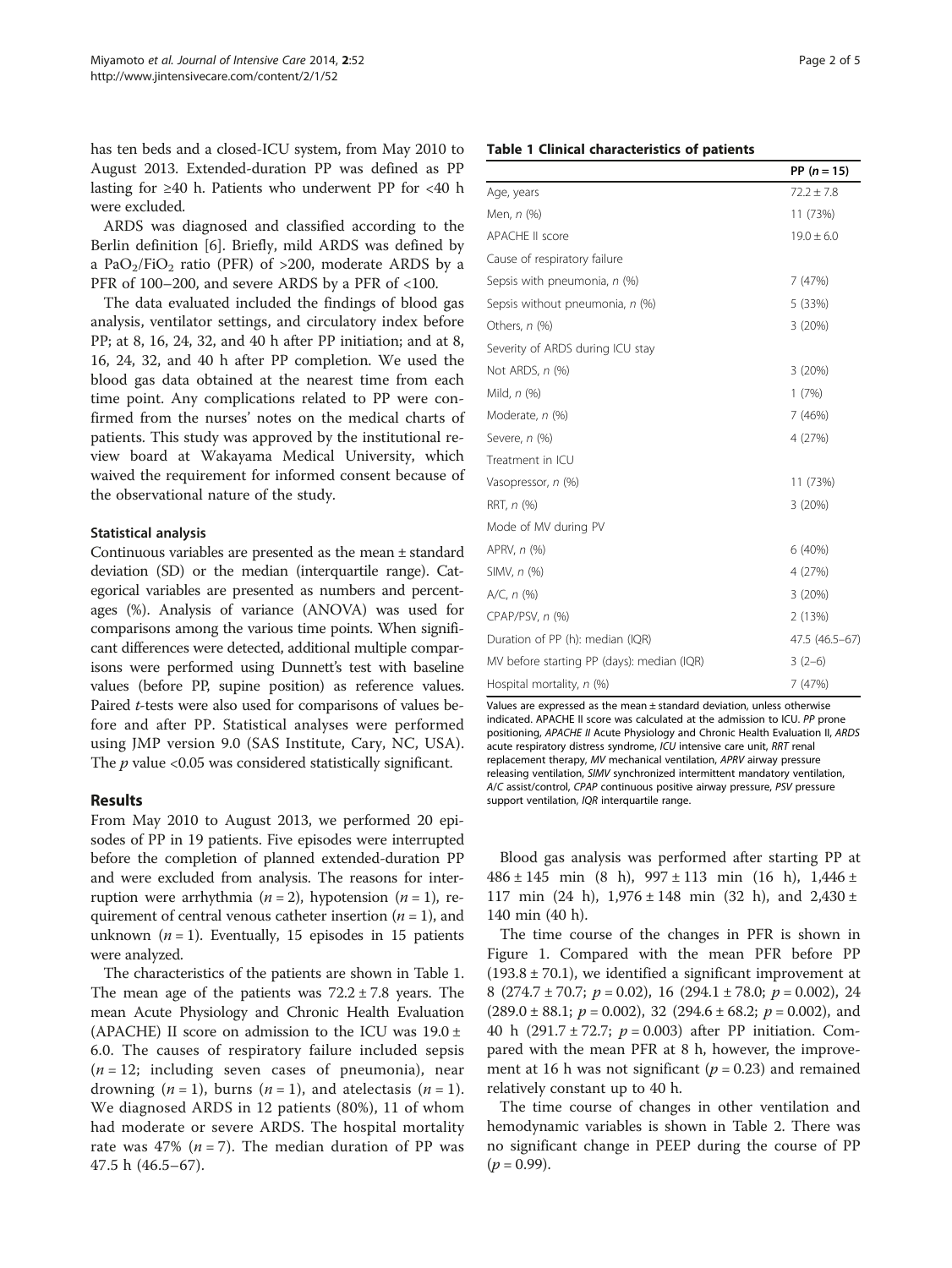<span id="page-2-0"></span>

After PP was completed, blood gas analysis was performed at  $507 \pm 128$  min. Compared with the mean PFR before PP completion, there was no significant decrease at 8 h after PP completion  $(308.4 \pm 65.4 \text{ vs. } 292.1 \pm$ 100.8, respectively;  $p = 0.47$ ; Figure [2](#page-3-0)).

Within 40 h after PP completion, five patients were extubated and one patient died. In the other nine patients, blood gas analysis was performed after completion of PP at  $507 \pm 123$  min  $(8 \text{ h})$ ,  $1,076 \pm 152$  min (16 h),  $1,497 \pm 140$  min (24 h),  $1,960 \pm 128$  min (32 h), and  $2,485 \pm 141$  min (40 h). In these patients, the PFR was  $308.3 \pm 63.4$  before PP completion and  $300.2 \pm 97.1$ at 8 h after PP completion,  $274.0 \pm 80.1$  at 16 h,  $253.4 \pm 10$ 84.2 at 24 h, 260.0 ± 87.4 at 32 h, and 270.5 ± 105.0 at 40 h. There was no significant change in PFR within 40 h after completion of PP ( $p = 0.72$ ).

Three patients developed a mild facial pressure ulcer (partial-thickness loss of dermis) during PP. Unintended

extubation or displacement of lines did not occur in any patient. A patient developed bradycardia, and another patient developed oliguria during PP.

## **Discussion**

In this study, we examined the effects of extendedduration PP (median duration, 47.5 h) on oxygenation in patients with respiratory failure. Although we identified a significant improvement in PFR at 8 h after PP initiation, there was no significant improvement thereafter.

To date, several studies have examined the effectiveness of PP in the treatment of ARDS. In 2001, Gattinoni et al. conducted the first randomized controlled trial (RCT) of short-duration PP (6 h daily) for ARDS [\[1](#page-4-0)]. They concluded that PP did not improve the survival of ARDS patients; however, a survival benefit was evident in the severe ARDS subgroup (PFR <88). Following this trial, several studies on longer-duration PP for more

| Table 2 Ventilation, oxygenation, and hemodynamic variables throughout the first 40 h of the prone positioning |  |  |  |  |  |  |
|----------------------------------------------------------------------------------------------------------------|--|--|--|--|--|--|
|----------------------------------------------------------------------------------------------------------------|--|--|--|--|--|--|

|                   | <b>Supine</b>    | 8 h            | 16 h           | 24 h           | 32 h           | 40 h            | p value |  |  |
|-------------------|------------------|----------------|----------------|----------------|----------------|-----------------|---------|--|--|
| HR                | $89.7 + 18.2$    | $88.8 + 20.3$  | $85.6 + 20.0$  | $89.7 + 19.0$  | $89.3 + 22.5$  | $84.3 \pm 17.2$ | 0.95    |  |  |
| <b>MBP</b>        | $78.9 + 14.7$    | $80.6 + 10.1$  | $77.4 + 14.4$  | $75.8 + 14.5$  | $80.1 + 19.2$  | $75.5 + 13.9$   | 0.90    |  |  |
| FiO <sub>2</sub>  | $0.62 + 0.19$    | $0.50 + 0.13$  | $0.51 + 0.12$  | $0.48 + 0.09$  | $0.46 + 0.09$  | $0.46 + 0.09$   | 0.002   |  |  |
| PEEP              | $13.4 + 6.9$     | $13.5 + 6.4$   | $13.5 + 6.4$   | $13.9 + 6.5$   | $12.9 + 6.5$   | $12.4 + 6.0$    | 0.99    |  |  |
| PFR               | $193.8 \pm 70.1$ | $774.7 + 70.7$ | $794.1 + 78.0$ | $789.0 + 88.1$ | $794.6 + 68.2$ | $291.7 + 72.7$  | 0.002   |  |  |
| PaCO <sub>2</sub> | $43.8 + 7.7$     | $47.5 + 8.0$   | $46.0 + 13.6$  | $44.9 + 10.6$  | $46.3 + 8.9$   | $47.2 + 8.5$    | 0.91    |  |  |

Values are expressed as the mean ± standard deviation. ANOVA was used to compare values among the various time points. Supine represents immediately before starting prone positioning. HR heart rate, MBP mean blood pressure, PEEP positive end-expiratory pressure, PFR PaO<sub>2</sub>/FiO<sub>2</sub> ratio.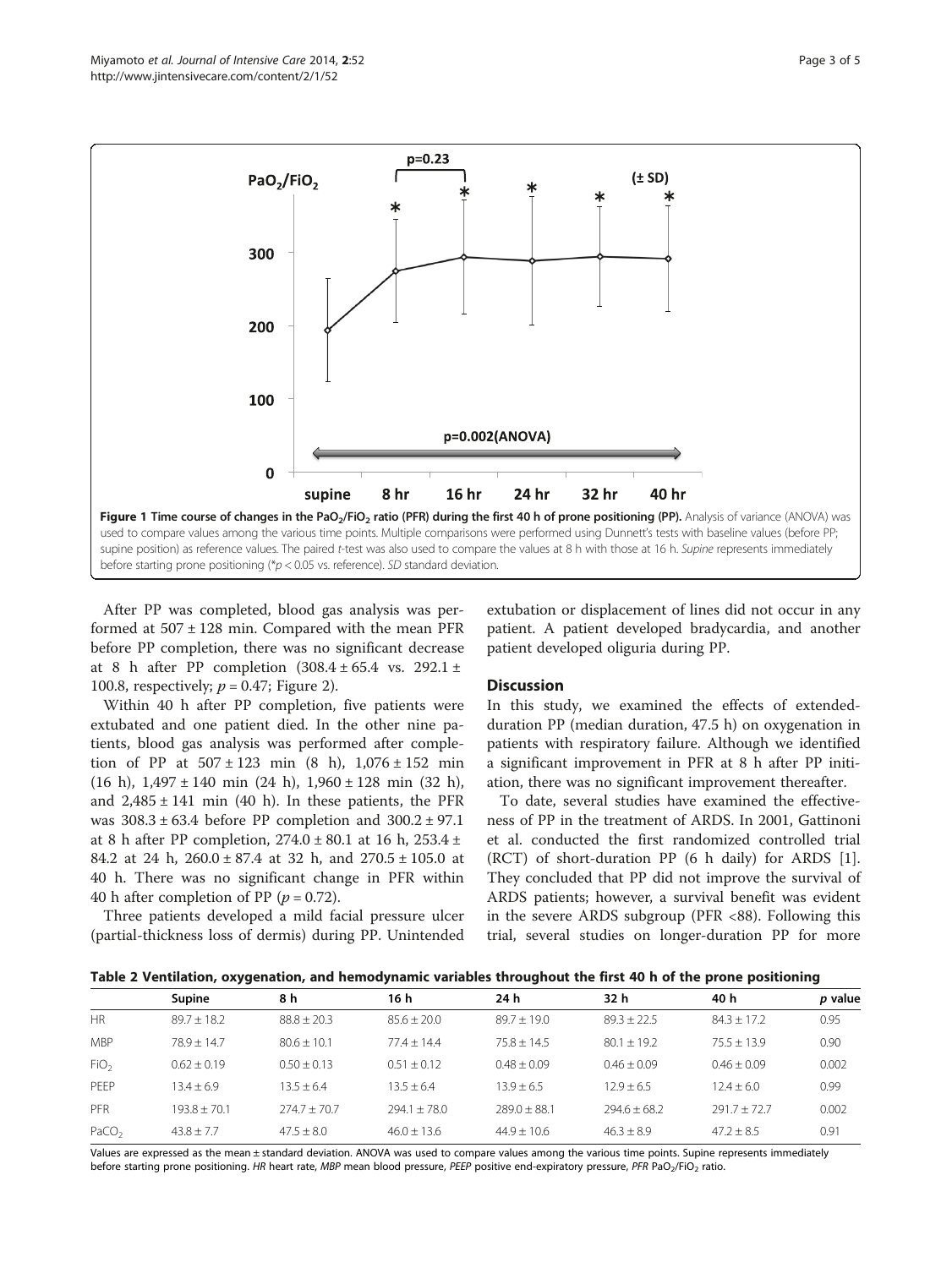<span id="page-3-0"></span>

severe ARDS were conducted. In 2013, the PROSEVA trial showed a significant decrease in 28- and 90-day mortality rates after longer-duration PP for severe ARDS [[5\]](#page-4-0). This RCT enrolled patients with severe ARDS, who exhibited a PFR of <150 after standard ventilatory management for >12 h. The minimum duration of PP in this trial was 16 h daily.

The method of PP varies considerably among institutions. In particular, the optimal duration of PP has not been established. A recent meta-analysis suggested that the outcomes of PP were better in a subgroup that received the treatment for a longer duration  $(≥10$  h daily) [[7\]](#page-4-0), which resulted in a significant decrease in mortality rate (odds ratio, 0.62; 95% confidence interval, 0.48–0.79). In contrast, the mortality rate was not decreased in the subgroup that received a shorter duration of PP (<10 h daily; odds ratio, 1.04; 95% confidence interval, 0.80–1.36).

Although many studies have examined the effect of PP lasting for 16–20 h daily [[3-5](#page-4-0)], few have examined the effects of PP lasting for >24 h. A prospective observational study examined the effects of extended-duration PP (average, 55 h) in 15 patients with severe ARDS and demonstrated a gradual improvement in oxygenation during the course of PP [\[8](#page-4-0)]. However, the detailed time course of changes in oxygenation was not examined in this study.

In our study, we confirmed a significant improvement in oxygenation 8 h after PP initiation and a further nonsignificant improvement at 16 h, following which the PFR values remained relatively constant up to 40 h.

Furthermore, PEEP remained unchanged during extendedduration PP, indicating that there was no advantage of extended-duration PP from the perspective of weaning from ventilation.

Although past studies have confirmed a decrease in oxygenation after PP completion [\[1,9](#page-4-0)], there was no such decrease in the present study. This finding was supported by the abovementioned prospective observational study, which also did not observe a decrease in oxygenation after the completion of extended-duration PP [\[8](#page-4-0)]. These findings indicate that extended-duration PP may prevent the decrease in oxygenation after PP completion.

The strength of our study is that it evaluated the detailed time course of changes in oxygenation during extended-duration PP. The findings provide valuable information that can aid in determining the optimal duration of the rescue PP for refractory hypoxemia and in evaluating the response to PP in an individual patient.

Our study also has several limitations. First, it was based on a retrospective observational design without a control group. Therefore, it is difficult to determine whether the improved oxygenation was the effect of PP or the result of a natural course. In the same way, the maintained oxygenation after completion of extendedduration PP may be the result of a spontaneous recovery. Second, our study did not examine the preventive effects of PP against ventilator-induced lung injury (VILI). The mechanism underlying the improvement in outcome after PP is suggested to be protection against VILI and improved oxygenation [\[10](#page-4-0)]. But a recent post hoc analysis of findings from the PROSEVA trial suggested that PP-induced improvements in gas exchange did not predict improved outcomes [[11\]](#page-4-0). The improved oxygenation may not be used as a surrogate for an improved outcome. Third, the severity of patients in our study was highly variable because there was no established protocol for the implementation of PP in our institute. Recent trials mainly targeted moderate and severe ARDS [[3-5](#page-4-0)]. We may not be able to apply our results to severe ARDS patients.

Further studies are required to examine the effects of extended-duration PP using established criteria and to evaluate mortality rates and the duration of mechanical ventilation, in addition to oxygenation.

## Conclusions

PP is useful for improving oxygenation in patients with respiratory failure, as evidenced by the significant improvement in oxygenation during the first 8–16 h after PP initiation. However, there was no significant improvement